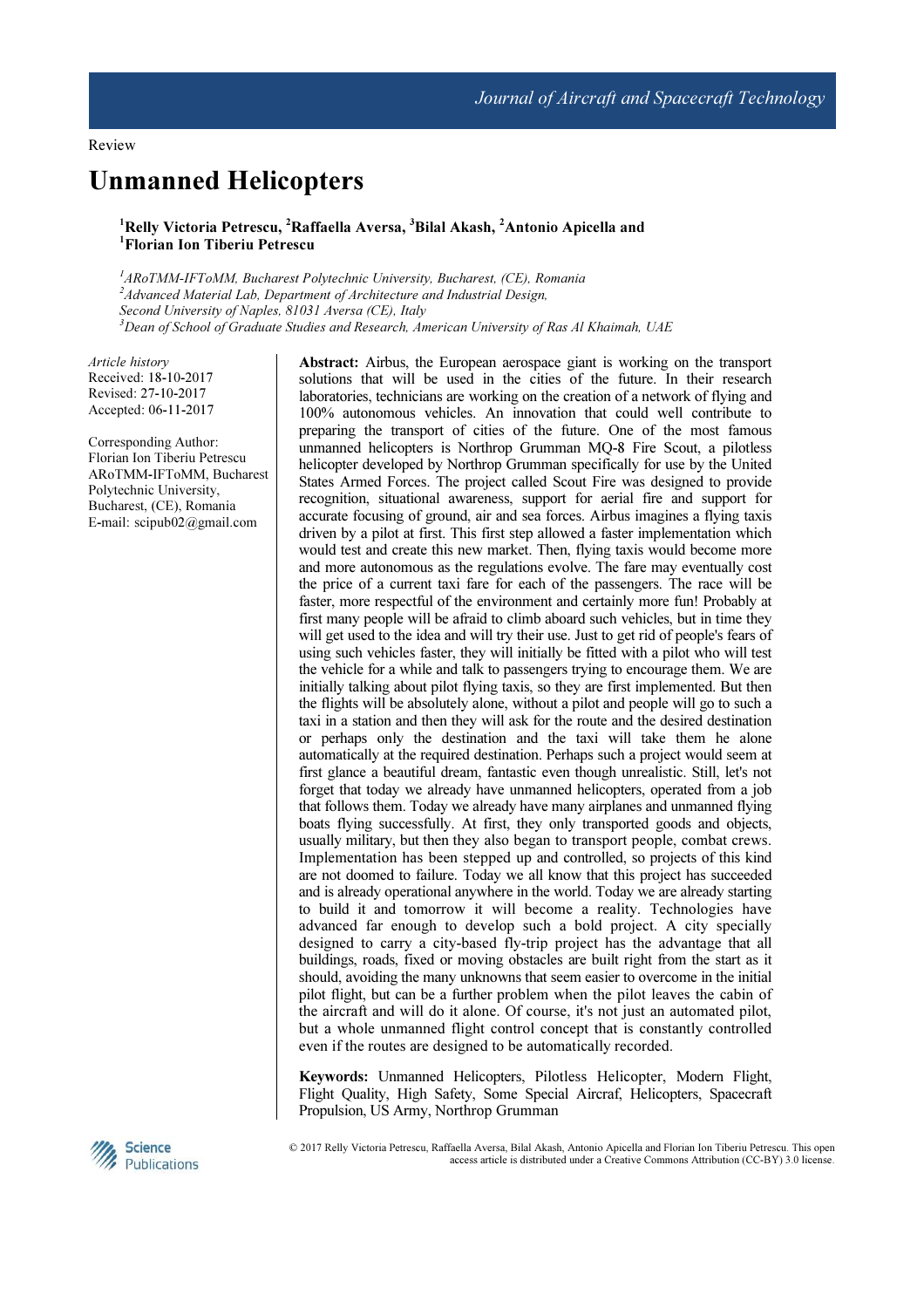#### Introduction

Airbus develops unmanned flying taxis project for cities of the future. Airbus, the European aerospace giant is working on the transport solutions that will be used in the cities of the future. In their research laboratories, technicians are working on the creation of a network of flying and 100% autonomous vehicles. An innovation that could well contribute to preparing the transport of cities of the future (Fig. 1).

Developing a network of autonomous flying vehicles (Fig. 2) capable of carrying several passengers to different parts of the city may seem crazy or at least very futuristic. However, it is taken seriously by the aerospace group whose Airbus Helicopter branch is working on an unmanned flying taxi project with the Silicon Valley group's innovation department. Their project is described in the internal magazine Forum of the month of August: to design a vehicle with "revolutionary design that could soon become reality without having to wait too much for regulatory changes".

The City Airbus project consists of designing a vehicle that would run on electricity, with several propellers that would make it look like both a small helicopter and a drone. Its use would be quite simple since users would book their autonomous and flying taxi from their Smartphone, they would go on a dedicated platform, the ZenHUB located at specific locations; airports, train stations, ... the whole system is secured thanks to a cyber-secure network (Fig. 3).



Fig. 1: Cities of the future with unmanned flying taxis



Fig. 2: Developing a network of autonomous flying vehicles



Fig. 3: A flying taxi from

Airbus imagines a flying taxis driven by a pilot at first. This first step allowed a faster implementation which would test and create this new market. Then, flying taxis would become more and more autonomous as the regulations evolve.

The fare may eventually cost the price of a current taxi fare for each of the passengers. The race will be faster, more respectful of the environment and certainly more fun!

Probably at first many people will be afraid to climb aboard such vehicles, but in time they will get used to the idea and will try their use. Just to get rid of people's fears of using such vehicles faster, they will initially be fitted with a pilot who will test the vehicle for a while and talk to passengers trying to encourage them. We are initially talking about pilot flying taxis, so they are first implemented. But then the flights will be absolutely alone, without a pilot and people will go to such a taxi in a station and then they will ask for the route and the desired destination or perhaps only the destination and the taxi will take them he alone automatically at the required destination. Perhaps such a project would seem at first glance a beautiful dream, fantastic even though unrealistic. Still, let's not forget that today we already have unmanned helicopters, operated from a job that follows them. Today we already have many airplanes and unmanned flying boats flying successfully. At first, they only transported goods and objects, usually military, but then they also began to transport people, combat crews. Implementation has been stepped up and controlled, so projects of this kind are not doomed to failure. Today we all know that this project has succeeded and is already operational anywhere in the world. If it could have been operated on combat theaters and anywhere in the world, the more successful it is in a pilot city where flight control is easier, the routes known and virtually unimportant because the city will be properly designed, convenient to the flight autonomous and unmanned. Practically, the chances of success of such a project are now very high. It takes some time, a lot of work, seriousness and, of course, a finance for a such project.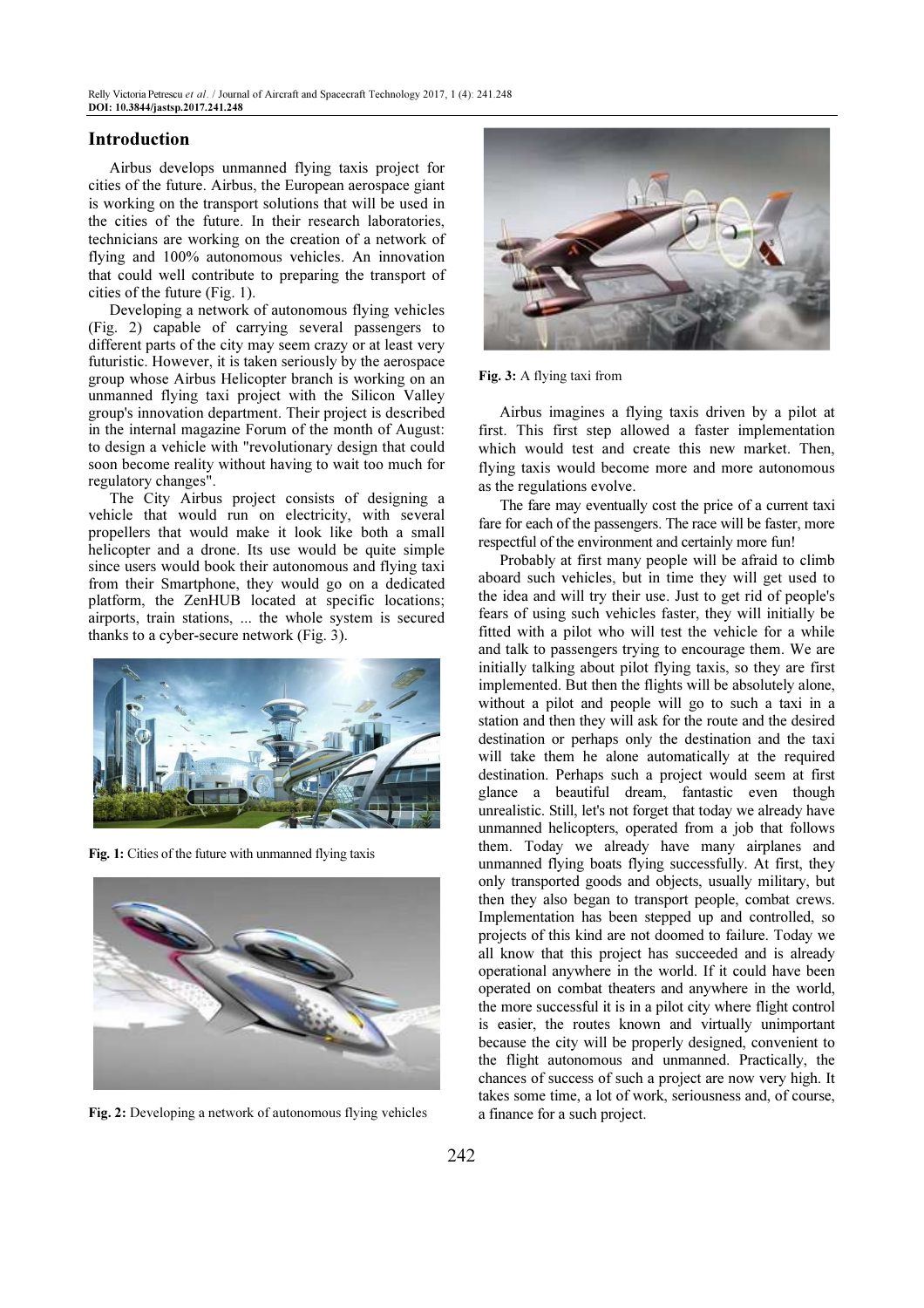# Materials and Methods

Before the time man could at the most dream of such a project. Today we are already starting to build it and tomorrow it will become a reality. Technologies have advanced far enough to develop such a bold project. A city specially designed to carry a city-based fly-trip project has the advantage that all buildings, roads, fixed or moving obstacles are built right from the start as it should, avoiding the many unknowns that seem easier to overcome in the initial pilot flight, but can be a further problem when the pilot leaves the cabin of the aircraft and will do it alone. Of course, it's not just an automated pilot, but a whole unmanned flight control concept that is constantly controlled even if the routes are designed to be automatically recorded. Possible obstacles can be avoided today even if they were not foreseen because there are sensors of sight at any time and time, specialized sensors that have already been successfully tested over a long time on autonomous robots, autonomous vehicles and even flying machines. Even so, it is normal for the flight to be controlled also by electromagnetic waves permanently by an automatic station located in a well built and positioned centrally in the new planned city. Not only satellites and communication antennas but also specialized radars will be used for this purpose. Now it is easier to understand the importance of this project being carried out in a new, completely new city built from scratch, according to the needs of the project.

Normally such a flight could be carried over buildings because the specially constructed city would not generally have other ships with which the city taxi would collide. On take-off and landing when the flying taxi will have to fly between buildings, besides the fact that for every route used there is a program with all the free flight lanes, it is possible to use taxi sensors as well as on buildings, thus that any taxi can feel the distance from time to any building or object so they can fly quietly among them regardless of height. This could even create flight color among buildings, avoiding large flight heights, detours and especially spaces that could interfere with any other flying object.

Over these signaling systems coming from buildings, other sensors can be added to allow the flying machine to easily identify all buildings and obstacles long before meeting them.

In addition, there will be some mobile radar capable of intuition of the free route and avoiding all the obstacles in time. Not to mention again that the city is built specifically for autonomous and unmanned taxis and buildings can be conveniently targeted, thus creating routes and optimum flight color, which will anyway already be memorized and implemented within a program Initial flight on each flying taxi.

Imagine now that besides city taxis there will be cars without a driver for people who are not rushing and who

want to reach their destination with a classic taxi, but which will not be so classic either because it does not he will have a driver. You simply climb into a taxi car in a specially arranged station, end the final destination with or without the desired route and the car leaves immediately to the destination of the traveler (travelers), using only the public roads of the city.

There could also be mixed, hybrid vehicles that go on a regular taxi and in some possible hindrances or traffic jamming, they can take their flight as an autonomous helicopter to cross the crowded area. Otherwise, such situations will be rarer in such a specially designed city because traffic will be greatly de-congested by the use of flying taxis by more and more courageous citizens.

Obviously, if the city is a big one, it will be possible to use metro in this city. The subway was the only means of transport that managed to disengage the big crowded cities from the 50s to the 60s. Like Paris, London, New York and many other metropolitan cities have been able to diminish the huge queues from the stops and to rebuild urban traffic again. If we now also take flight taxis for the same main purpose, streamline urban traffic at any hour and time, obviously we only have to win. However, for such a courageous and ambitious project to succeed from the start, it is a good idea to introduce the first project of its kind into a newly built city, specially built for the purpose of accepting taxis.

Flying taxis, dozens of autonomous cars, the City Airbus project plunges us into the greatest Science Fiction movies. By taking up the challenge of working and imagining the means of transport that will be used by the people of the cities of the future, Airbus is trying to get a head start, even if, without a doubt, its competitors also have plans in the boxes.

Because if nowadays to be able to circulate in the large conglomerations is a permanent challenge, what will it be in the years to come? The problem of transport in the big cities is growing and will continue to be so since by 2030 60% of the world's population will live in big cities, which represents a growth of 10% compared to today.

City Airbus, the flying and autonomous taxi of Airbus could be a part of the solution to the mobility problem that future planners will have to solve.

A simple option that could be used in the future in any of the already existing cities would be low-altitude flying taxis, possibly with easy-to-control color over water courses.

If there are no cabs, but it is difficult to change the course when the main water in the city does not correspond to the route desired by the taxi customer, it would be easier to implement a small flying taxi to follow a major water course in the city and when it is not possible, it can still leave the area flying either at low altitude or at a higher height, not guiding the flow of water.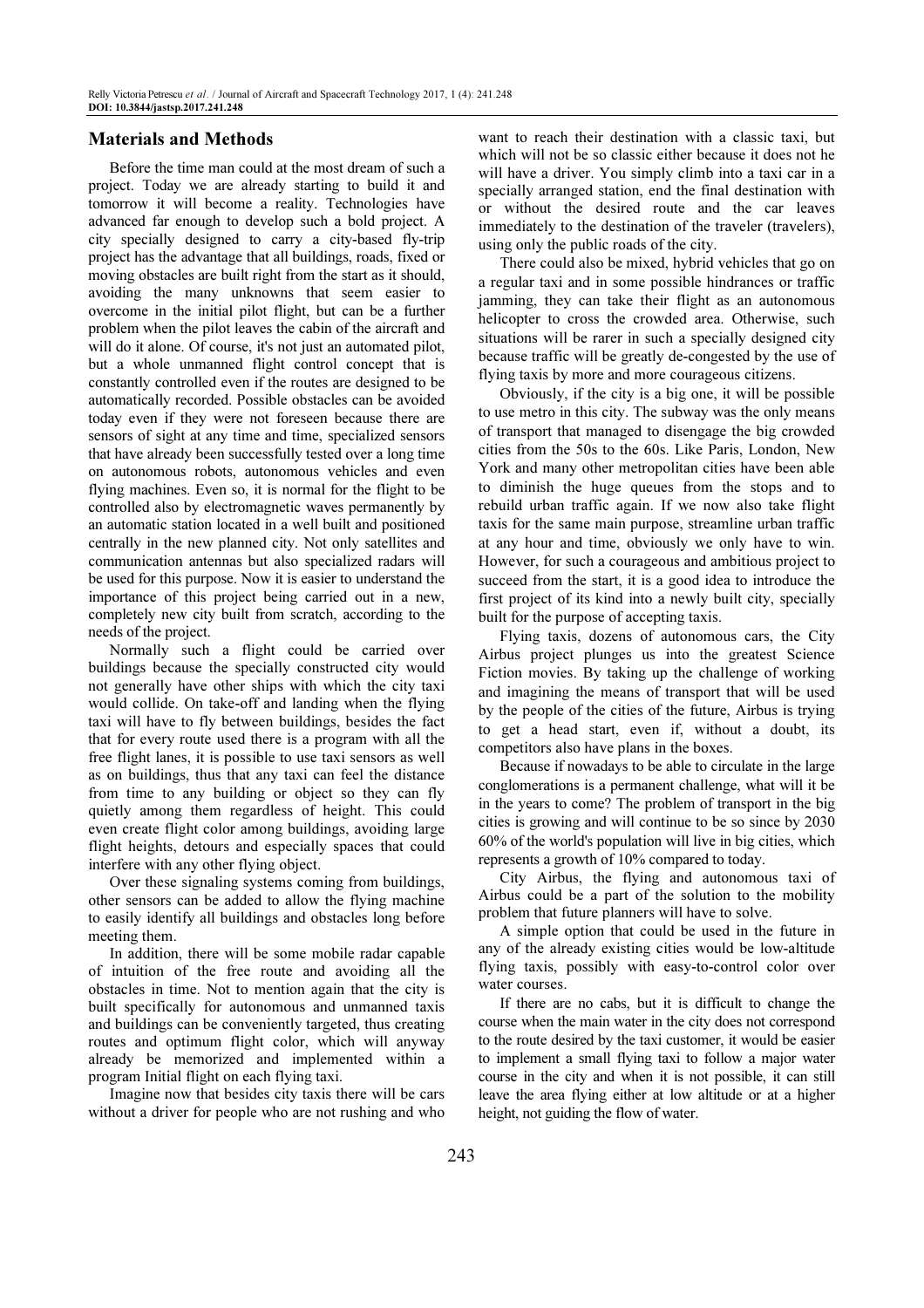#### Results

One of the best-known unmanned helicopters is the Northrop Grumman MQ-8 Fire Scout, a pilotless helicopter developed by Northrop Grumman specifically for use by the United States Armed Forces. The Scout Fire project has been designed to ensure recognition, situation awareness, aircraft support and support for precise focusing of land, air and sea forces. The first version of the RQ-8A is based on the Schweizer 330 and the improved version of the MQ-8B was derived from the Schweizer 333. The much larger version of the MQ-8C Fire Scout is based on the Bell 407.

When the American ship withdrew its pioneers from the RQ-2 service, it began looking for a second-generation UAV. Marine requirements specify a Vertical Take-off and take-off model (VTOL), which has a payload of 90 kg (200 lb), can travel at least 200 kilometers, has a power of three stations at an altitude of 20,000 m); and especially capable of landing on a windscreen of 46 km/h (29 mph). UAV was required to perform a minimum of 190 flight hours before planned maintenance.

Three finalists have been nominated for the final of the competition to designate a single VTOL-UAV or VTUAV, Bell, Sikorsky and Teledyne Ryan and Schweizer. The Ryan-Schweizer UAV was named a winner in the spring of 2000. The RQ-8A Fire Scout, as it was called, was derived from the three-passenger 330SP helicopter equipped with a new fuselage, a new combustion of the system, sensors and UAV.

The original prototype of the fire shield was piloted in the initial tests and flew autonomously for the first time in January 2000. The Rolls-Royce 250-C20 swirl engine made JP-8 and JP-5 fuel jets with a point of attraction larger, safe for storage and onboard use).

The fire shield was equipped with a set of ball probes containing infrared photoelectric cameras as well as a laser search appliance. It had to be controlled by a data link derived from the Global Hawk RQ-4 UW from Northwest Grumman, operating on a line of vision of up to 280 km. The control system can be installed on a ship or can be easily attached and transported to a US Marine Humvee service.

Although the progress of the project was considered satisfactory, Marine decided that Shield of Fire did not meet its requirements successfully and immediately reduced production funding in December 2001.

The development program continued, however and Northrop Grumman presented a number of improvements to the configuration all. As it turned out, the US military was very interested in offering a contract for seven enhanced rating RQ-8B at the end of 2003. Only in 2006 was the MQ-8B redrawn.

The MQ-8B comes with a four-rotor main rotor, unlike the larger rotor with a diameter of more than 3 m RQ-8A, to achieve better balancing to reduce noise and improve the lifting capacity and performance of the machine during the flight.

The four-axis rotor has already been evaluated on the Fire Scout prototypes. They increased the gross take-off weight by 230 kilograms to 1,430 kilograms, with a payload of 320 kilograms for short-range missions. The MQ-8B had a length of 7.30 m, a width of 1.9 m and a height of 2.96 m.

The MQ-8B was equipped with winged fins that serve both an aerodynamic purpose and a weapon delivery location.

Weapons to be shipped include Hellfire missiles, Viper Strike-guided weapons and especially carts carrying a 70 K Advanced Weapon System (APKWS), which the army saw as ideal for the modern battlefield. The army was also interested in using the fire badge to carry up to 91kg of emergency supplies.

The MQ-8B Module has been modified to allow quick change of load configuration.

The actual sensor configuration for a day/night turret with a laser target indicator will remain an option. Useful tasks for alternate sensors include a TSAR with Motion Targeting (MTI) capabilities, a multispectral sensor, a SIGINT module, the Target Mining Detection System (ASTAMIDS) and a common Tactical Data Link (TCDL) it is desirable that the Fire Shield also function as an element of an integrated ground sensor network (Northrop Grumman MQ-8 Fire Scout, From Wikipedia; Petrescu and Petrescu, 2013a; 2013b; 2013c; 2012a; 2012b, 2011; Petrescu, 2009), Fig. 4.

Always materials used to build aircraft have been a priority (Aversa et al., 2017a; 2017b; 2017c; 2017d; 2017e; 2016a; 2016b; 2016c; 2016d; 2016e; 2016f; 2016g; 2016h; 2016i; 2016j; 2016k; 2016l; 2016m; 2016n; 2016o; Mirsayar et al., 2017). But at that time, there were no possibilities of today in creating of materials.



Fig. 4: An MQ-8B fire scout displayed at the royal international air tattoo, RAF fair ford, gloucestershire, England, July 2007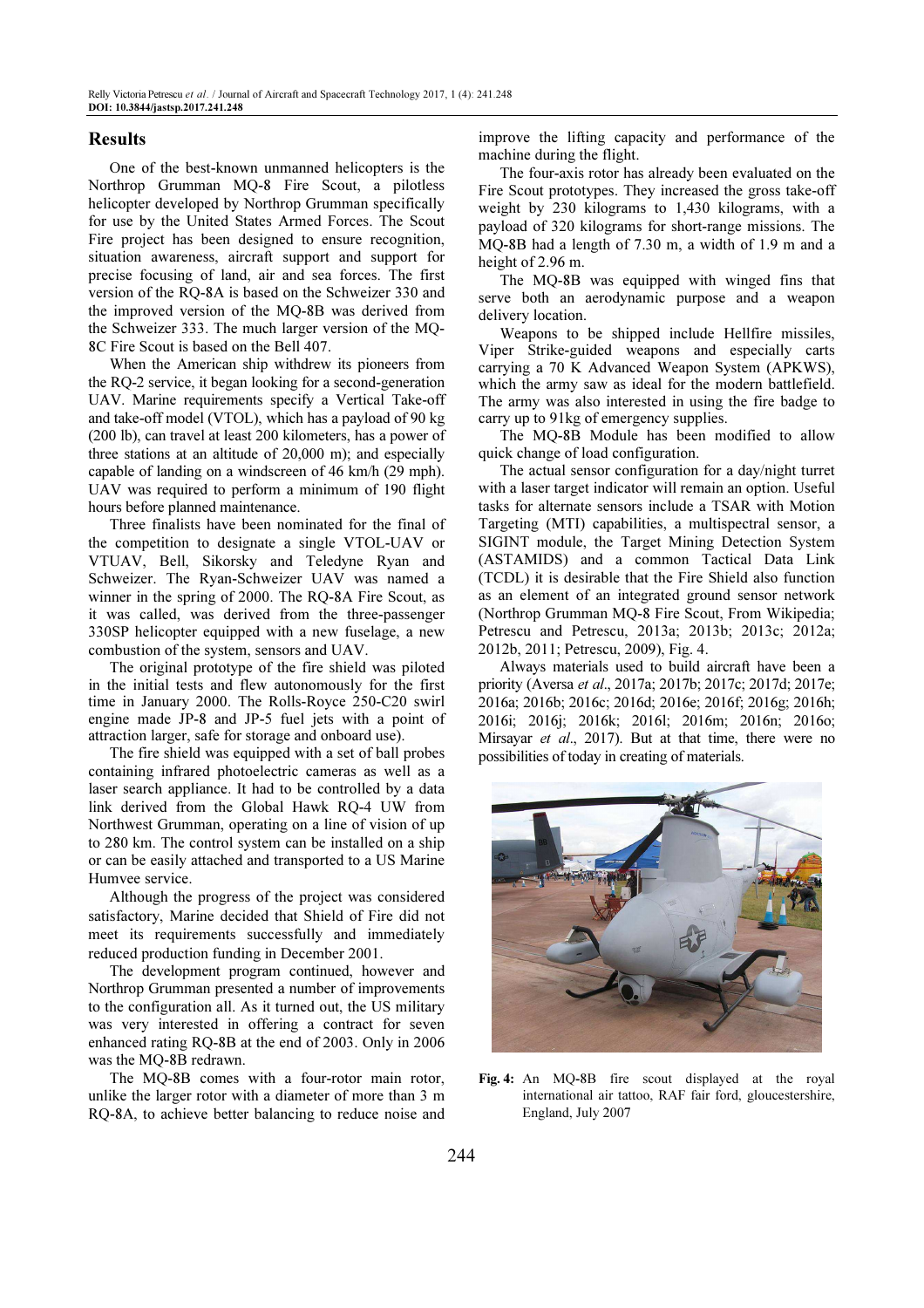In April 2006, flight test production was initiated directly at the Unmanned Systems plant in Northman Grumman, Moss Point, Mississippi. The first flight of the MQ-8B took place on December 18, 2006, at Patuxent Naval River Air Station. On this occasion, the army's interest in this program revived, with the 8 MQ-8B ship away from it. Only in January 2010, the army ceased to be involved in the fire shield, arguing that the RQ-7 Shadow UAV could respond to the army's needs at the time. In 2009, however, Marina approved initial production, even if it was low.

Thus, the MQ-8B finished aboard the Captain Airborne crew and was deployed with an SH-60B HSL/HSM detachment or an MH-60S HSC detachment. But with the planned addition of radar, AIS and weapons, the MQ-8B will provide much more capability to the SH-60B crew. This will give air detachments greater flexibility in fulfilling the mission requirements and lead to the release of human-powered aircraft and the automation of fully robotic missions.

This enabled the development of unmanned helicopter systems and on September 23, 2011, Air Systems Commander awarded Northrop Grumman a \$ 17 million contract to equip the MQ-8B with 70mm advanced laser missiles. By August 2013, the MQ-8B has completed 11 of the 12 APWKS versions.

On December 30, 2012, Marina issued an emergency command to install the RDR-1700 maritime surveillance radar on nine MQ-8B. The RDR-1700 is a synthetic Xband radar that is in a modified raid mounted on the underside of the 360-degree UAV and its helicopter. The detailed area is 25 km, with a maximum radius of 80 km. It is important that the RDR-1700 can see through clouds and sandstorms and can perform field mapping or weather detection and can immediately track 20 air or surface targets, determining range, speed and target speed. In January 2013, Marina awarded a \$ 33 million telecom contract for the RDR-1700B  $+$  radar, designated AN / ZPY-4 (V) 1. This time, the radar offers the ability to search and track an extended area beyond the horizon, can instantly track up to 200 targets and work on surfaces, map the territory, detect an emergency and meteorological beacons that complement FLIR systems. The demonstration took place on an MQ-8B on May 7, 2014.

Thus, with unmanned and unmanned helicopters, the automated, robotic, electronic, mechatronized war was born.It follows that in 2017, the MQ-8B will receive a mine detection sensor for use in coastal waters called the Coastal Combat Exploration and Analysis (COBRA). COBRA is designed to detect naval mines at a safe distance from a coastal combat ship operating in coastal waters and also has the ability to locate submarines by acoustic detection if they are on or near the surface. COBRA replaces the custom EO/IR sensor of the Fire Shield (Northrop Grumman Fire Scout performs first autonomous naval landing of a UAV", US Navy), Fig. 5.



Fig. 5: Fire scout Vertical Takeoff and Landing Tactical Unmanned Aerial Vehicle (VTUAV). Courtesy of U.S. Navy; photo by Kurt Lengfield

In January 2006, an RQ-8A shield landed aboard the Nashville Amphibious Shipping while landing on the Maryland Coast near the Patuxent River. It marked the first time that an unmanned helicopter landed autonomously on a US-operated ship without a pilot commissioned in Nashville, which tested 27 km/h in this test. Then 24 MQ-8B will be deployed on naval vessels in early 2014. Firefighting research contributes significantly to the roles of the LCS anti-submarine warfare, surface warfare and mine warfare. The modular nature of the ship is complemented by the modular tasks of the modular mission of the shield. Due to changes in the LCS development program, Marina performed the Scout fire operational assessment (OpEval) aboard the McInerney frigate. On December 10, 2008, the fire shield began for the first time aboard McInerney, in the port for operational controls and ship integration tests. Marina performed the technical assessment of McInerney Fire Detector at the end of 2008 and the operational assessment in mid-2009. Shield's role was to reach its initial operating capacity shortly after the evaluation. In May 2009, fire tests were carried out, tests carried out in the ship's areas of motion and the expansion and landing of wind envelopes, including the use of the network and the harpoon system. During the five days of testing, the ship/aircraft team compiled 19 flight hours over 12 flights, of which 54 landings, of which 37 in the NATO standard network. In September 2009, Marina announced the first MQ-8B move aboard McInerney. On 3 April 2010, McInerney's MQ-8 detected a cocaine and smuggling boat in the Eastern Pacific, allowing the ship to confiscate 60 kilos of cocaine and hold more traffickers (Fig. 6).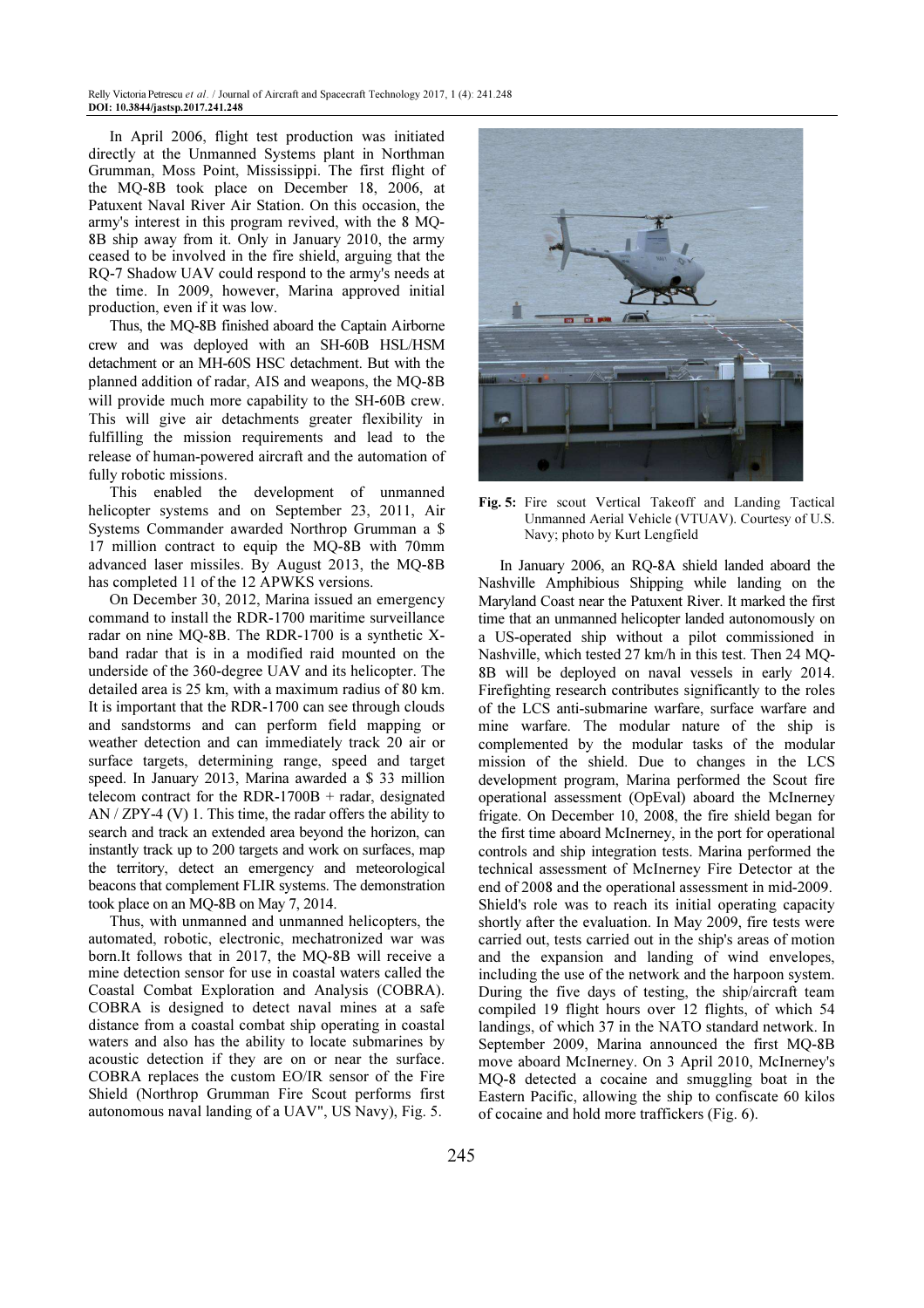

Fig. 6: An RQ-8A prepares for the first autonomous landing aboard the USS Nashville (LPD-13) during sea trials, 2006

It should also be mentioned that on August 2, 2010, an MQ-8 did not respond to orders during the tests and entered the restricted airspace around Washington, D.C.

#### Discussion

In May 2011, three MQ-8 operations were carried out in an Information, Surveillance and Reconnaissance (ISR) operation in northern Afghanistan.

During the 2011 military intervention in Libya, several fire shields were operated aboard Halyburton by HSL-42 scads as part of the Unified Protector operation. On June 21, 2011, an MQ-8 from Halyburton was hit by pro-Gaddafi forces during a reconnaissance mission. It was the first failure in real-world operations, but it was an unmanned aircraft anyway.

US vessels created the MQ-8B shortly after two aircraft collapsed within a week. In the first incident, a fire detector collapsed off the coast of Africa on March 30 after the Simpson frigate did not land after a surveillance mission. On April 6, 2012, another fire detector collapsed in Afghanistan. An investigation into the collapse in Afghanistan showed that the cause was a flawed navigation system. The cause of the collapse near Simpson remained less clear, so more tough maintenance procedures were implemented to prevent the planes from moving on a mission. Since May, the fire inspector has returned to Afghanistan and resumed initial operations to combat ISR piracy by August.

On December 1, 2012, Klakring returned from a fivemonth operation to support anti-piracy operations for the US Command of Africa. The fourth station held more than 500 h of flight and regularly maintained 12 h of service per station to ensure continued support. A fire detector has set up a one-day record, providing ISR coverage for a 24-h period in September 2012 with over 10 flights. On March 31, 2013, an MQ-8B led by Robert

G. Bradley ended his 600-h flight during the 5th Scout Fire group. It was for the first time a helicopter squadron (HSC-22) deployed with a fire detector; previous installations were carried out by the Maritim Strike helicopter community. Between 2006 and 2013, the scout flew over 8,000 h, over half of the world's operations. In June 2013, the Helicopter Marine Corps (HSM) 46, Det. 9 exceeded the monthly record of the MQ-8B Marine Flight aboard Samuel B. Roberts, flying for 333 flight hours during the sixth helicopter.

In August 2013, the MQ-8B exceeded 5000 flight hours in Afghanistan. In 28 months, fire scientists accumulated 5,084 h, providing critical oversight for US and Allied forces. Combined with testing and six deployments at sea, the helicopter has over 10,000 flight hours supporting the naval and land forces. At the end of 2013, the fire inspector completed the deployment mission in Afghanistan and was sent back to the US. The MQ-8B will continue to be deployed on naval frigates and will be integrated into seagoing ships. Marina also commissioned AN/ZPY-4 Telephonics radar to expand surveillance capabilities. Twelve radars, including the three spare parts, will be delivered by December 2014. The Navy will buy a total of 96 MQ-8B/C researchers.

Between April 25 and May 16, 2014, USS Freedom (LCS-1) led the concept of future operations (CONOPS) for unmanned and unmanned helicopters aboard naval vessels.

The operations were performed by the MH-60R crew with the MQ-8B crew without personnel. The demonstration included an MH-60R and an MQ-8B flying with the installed Battle Surface (SUW) package designed to provide fleet protection against small boats and asymmetric threats.

The tests were to demonstrate unmanned and unmanned helicopter capabilities before being installed together, launched on November 14, 2014.

On December 5, 2014, an MQ-8B ship broke out for the first time in the US for a Coast Cutter, USCGC Bertholf (WMSL-750). The scout was controlled from a command station at Bertholf. The Coast Guard intends to use demonstration results to inform decisions about the purchase of an UAS to enhance persistent maritime surveillance capabilities while reducing operational costs.

On October 16, 2016, two MQ-8B fire detection systems were installed in Singapore, which had for the first time AN / ZPY-4 (V) radar, 200 surface search and flight avoidance objects.

#### Conclusion

Flying taxis, dozens of autonomous cars, the City Airbus project plunges us into the greatest Science Fiction movies. By taking up the challenge of working and imagining the means of transport that will be used by the people of the cities of the future, Airbus is trying to get a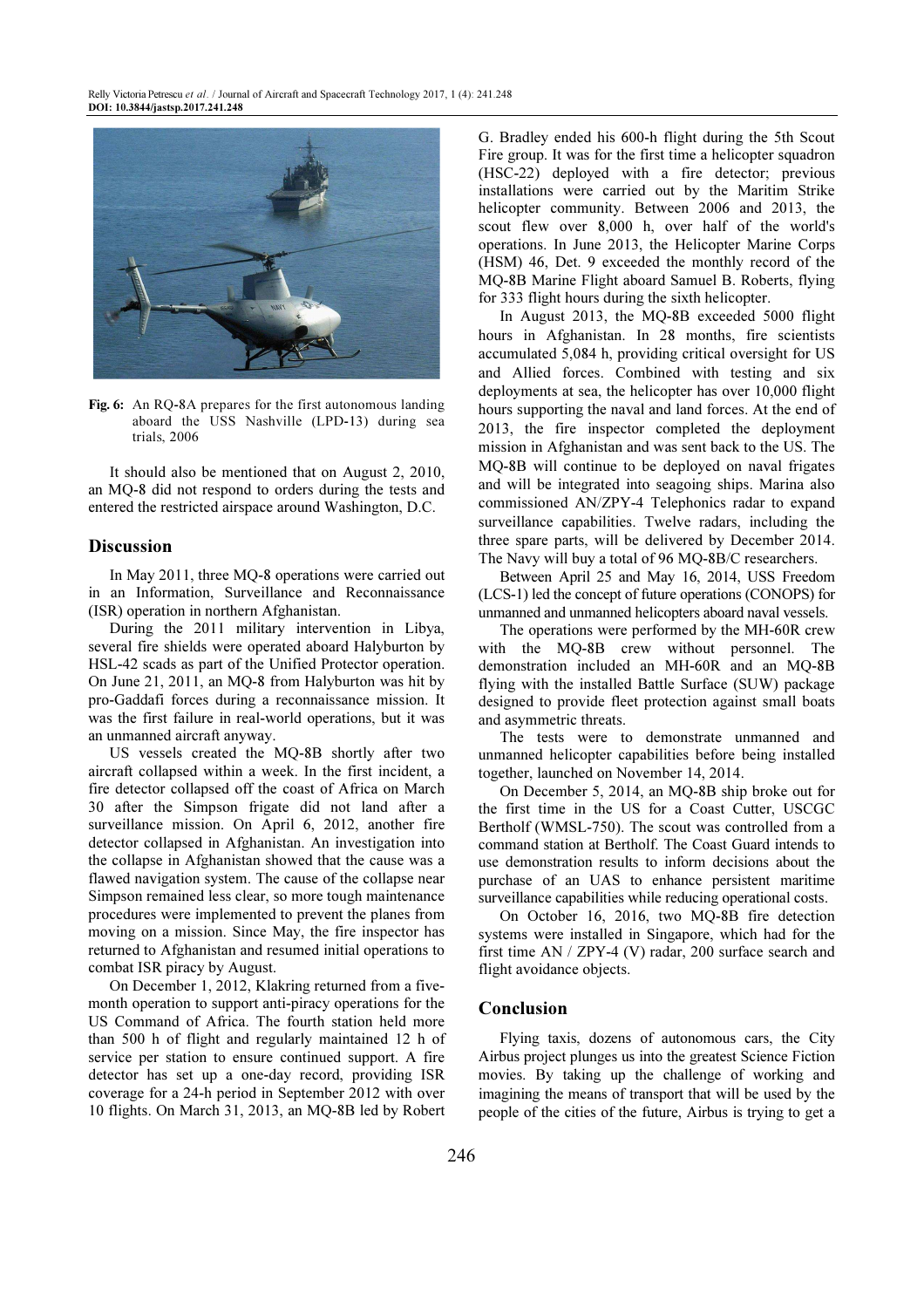head start, even if, without a doubt, its competitors also have plans in the boxes.

Because if nowadays to be able to circulate in the large conglomerations is a permanent challenge, what will it be in the years to come? The problem of transport in the big cities is growing and will continue to be so since by 2030 60% of the world's population will live in big cities, which represents a growth of 10% compared to today.

City Airbus, the flying and autonomous taxi of Airbus could be a part of the solution to the mobility problem that future planners will have to solve.

### Acknowledgement

We acknowledge and thank Mr Taher M. Abu-Lebdeh, Associate Prof at North Carolina A and T State Univesity, United States and Mr Muftah H. El-Naas PhD MCIC FICCE QAFCO Chair Professor in Chemical Process Engineering Gas Processing Center College of Engineering Qatar University and Ms Shweta Agarwala, Senior Research Scientist at Singapore Center for 3D Printing Nanyang Technological University Singapore for their suggestions and comments.

# Author's Contributions

All the authors contributed equally to prepare, develop and carry out this manuscript.

# Ethics

This article is original and contains unpublished material. The corresponding author confirms that all of the other authors have read and approved the manuscript and no ethical issues involved.

#### References

Aversa, R., R.V.V. Petrescu, A. Apicella and F.I.T. Petrescu, 2017a. Nano-diamond hybrid materials for structural biomedical application. Am. J. Biochem. Biotechnol., 13: 34-41. DOI: 10.3844/ajbbsp.2017.34.41

Aversa, R., R.V. Petrescu, B. Akash, R.B. Bucinell and J.M. Corchado et al., 2017b. Kinematics and forces

- to a new model forging manipulator. Am. J. Applied Sci., 14: 60-80. DOI: 10.3844/ajassp.2017.60.80
- Aversa, R., R.V. Petrescu, A. Apicella, I.T.F. Petrescu and J.K. Calautit et al., 2017c. Something about the V engines design. Am. J. Applied Sci., 14: 34-52. DOI: 10.3844/ajassp.2017.34.52
- Aversa, R., D. Parcesepe, R.V.V. Petrescu, F. Berto and G. Chen et al., 2017d. Process ability of bulk metallic glasses. Am. J. Applied Sci., 14: 294-301. DOI: 10.3844/ajassp.2017.294.301
- Aversa, R., R.V.V. Petrescu, B. Akash, R.B. Bucinell and J.M. Corchado et al., 2017e. Something about the balancing of thermal motors. Am. J. Eng. Applied Sci., 10: 200-217. DOI: 10.3844/ajeassp.2017.200.217
- Aversa, R., F.I.T. Petrescu, R.V. Petrescu and A. Apicella, 2016a. Biomimetic FEA bone modeling for customized hybrid biological prostheses development. Am. J. Applied Sci., 13: 1060-1067. DOI: 10.3844/ajassp.2016.1060.1067
- Aversa, R., D. Parcesepe, R.V. Petrescu, G. Chen and F.I.T. Petrescu et al., 2016b. Glassy amorphous metal injection molded induced morphological defects. Am. J. Applied Sci., 13: 1476-1482. DOI: 10.3844/ajassp.2016.1476.1482
- Aversa, R., R.V. Petrescu, F.I.T. Petrescu and A. Apicella, 2016c. Smart-factory: Optimization and process control of composite centrifuged pipes. Am. J. Applied Sci., 13: 1330-1341.

 DOI: 10.3844/ajassp.2016.1330.1341 Aversa, R., F. Tamburrino, R.V. Petrescu, F.I.T. Petrescu

- and M. Artur et al., 2016d. Biomechanically inspired shape memory effect machines driven by muscle like acting NiTi alloys. Am. J. Applied Sci., 13: 1264-1271. DOI: 10.3844/ajassp.2016.1264.1271
- Aversa, R., E.M. Buzea, R.V. Petrescu, A. Apicella and M. Neacsa et al., 2016e. Present a mechatronic system having able to determine the concentration of carotenoids. Am. J. Eng. Applied Sci., 9: 1106-1111. DOI: 10.3844/ajeassp.2016.1106.1111
- Aversa, R., R.V. Petrescu, R. Sorrentino, F.I.T. Petrescu and A. Apicella, 2016f. Hybrid ceramo-polymeric nanocomposite for biomimetic scaffolds design and preparation. Am. J. Eng. Applied Sci., 9: 1096-1105. DOI: 10.3844/ajeassp.2016.1096.1105
- Aversa, R., V. Perrotta, R.V. Petrescu, C. Misiano and F.I.T. Petrescu et al., 2016g. From structural colors to super-hydrophobicity and achromatic transparent protective coatings: Ion plating plasma assisted TiO2 and SiO2 Nano-film deposition. Am. J. Eng. Applied Sci., 9: 1037-1045. DOI: 10.3844/ajeassp.2016.1037.1045

Aversa, R., R.V. Petrescu, F.I.T. Petrescu and A. Apicella, 2016h. Biomimetic and evolutionary design driven innovation in sustainable products development. Am. J. Eng. Applied Sci., 9: 1027-1036. DOI: 10.3844/ajeassp.2016.1027.1036

- Aversa, R., R.V. Petrescu, A. Apicella and F.I.T. Petrescu, 2016i. Mitochondria are naturally micro robots-a review. Am. J. Eng. Applied Sci., 9: 991-1002. DOI: 10.3844/ajeassp.2016.991.1002
- Aversa, R., R.V. Petrescu, A. Apicella and F.I.T. Petrescu, 2016j. We are addicted to vitamins C and E-A review. Am. J. Eng. Applied Sci., 9: 1003-1018. DOI: 10.3844/ajeassp.2016.1003.1018